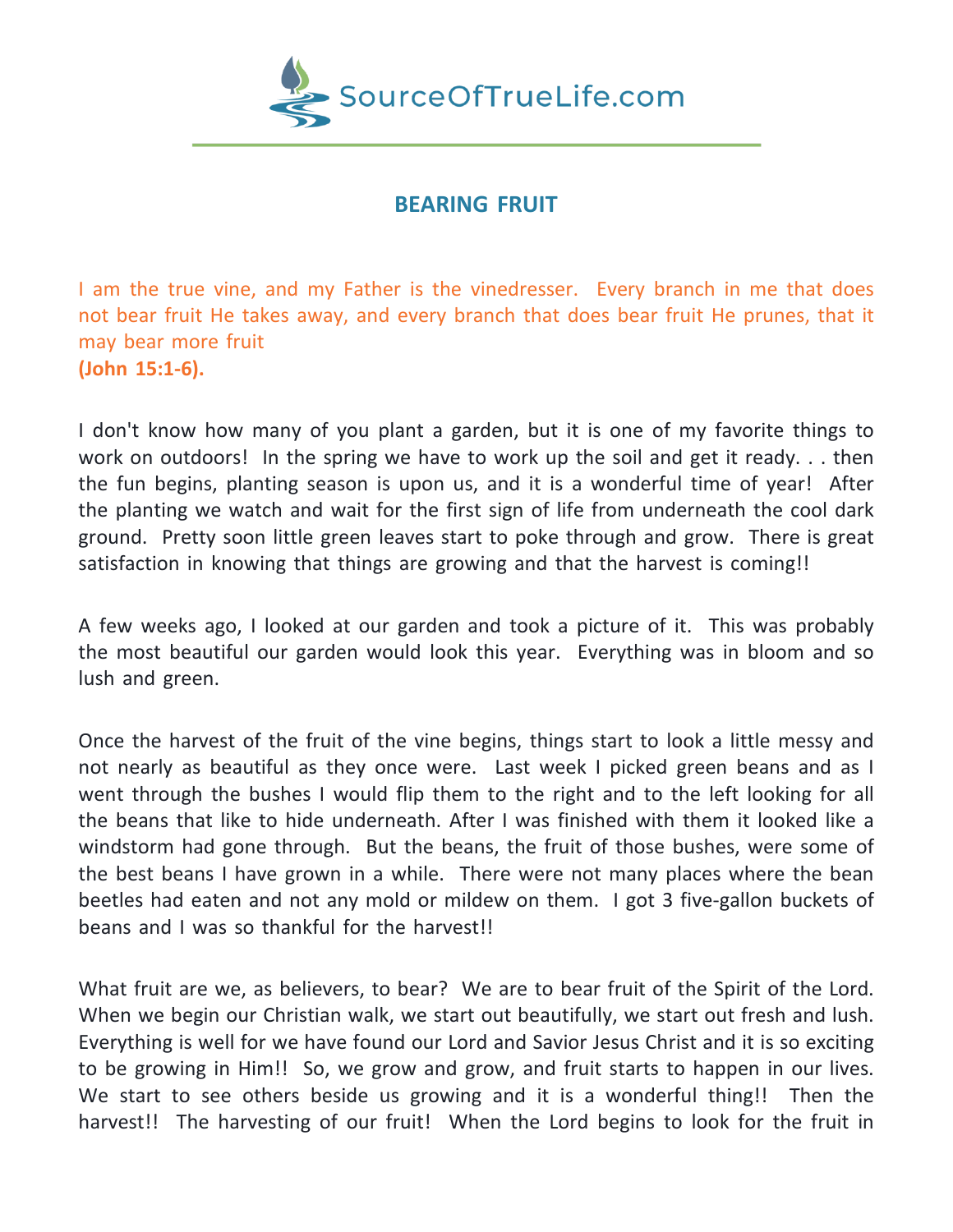our lives, flipping us to the right or to the left, checking us out, leaving us looking like a windstorm has come through!!

The great thing about beans is that you can get a second picking and even a third picking from one bush!! They are terrific fruit bearers!! Sometimes I can get 30 to 40 gallons of beans off of two rows!!

Bearing fruit for the kingdom is not as easy. It can leave us looking like a mess. It can leave us wondering what just happened!! The Lord is looking for fruit in our lives, He is looking for those who know what they are here for, those whose main purpose in life is to bear much fruit for His kingdom! He is looking for us to take the gospel of His Son Jesus to all the world!!

Scripture says that if the branch does not bear fruit the Lord takes it away. There are many in churches today who are just plain comfortable sitting in their seats and listening to the preacher, going home and not even thinking about what they need to do with the Word they just received. How sad to think that there are those who call themselves Christians and have no personal relationship with Christ and through their choice are cut off from the Father.

Scripture goes on to say that if we do bear fruit, He prunes us so that we bear MORE fruit!! How about that!! How does the Lord prune us?? Sometimes by allowing us to be flipped from side to side, allowing us to go through tests and trials. Sometimes we look pretty messy . . . but that will cause us to bear more fruit if we can hold steady to what we know is true. If we abide in Christ, as it says in **John 15:4,** "Abide in Me and I in you. As the branch cannot bear fruit by itself, unless it abides in the vine, neither can you, unless you abide in ME!"

**ABIDE IN ME!!** Jesus says we cannot bear fruit without Him. We must have a close personal relationship with Him. We must KNOW HIM!! We, as God's children were not meant to just sit. We were meant for more than that. God calls us to go and make disciples, to bear fruit, to feed the world with the WORD OF GOD!!

Have you examined the fruit of your walk with Christ lately?? Have you even thought about it? Remember what you are here for. Remember what our Lord created you for: bearing fruit . . .